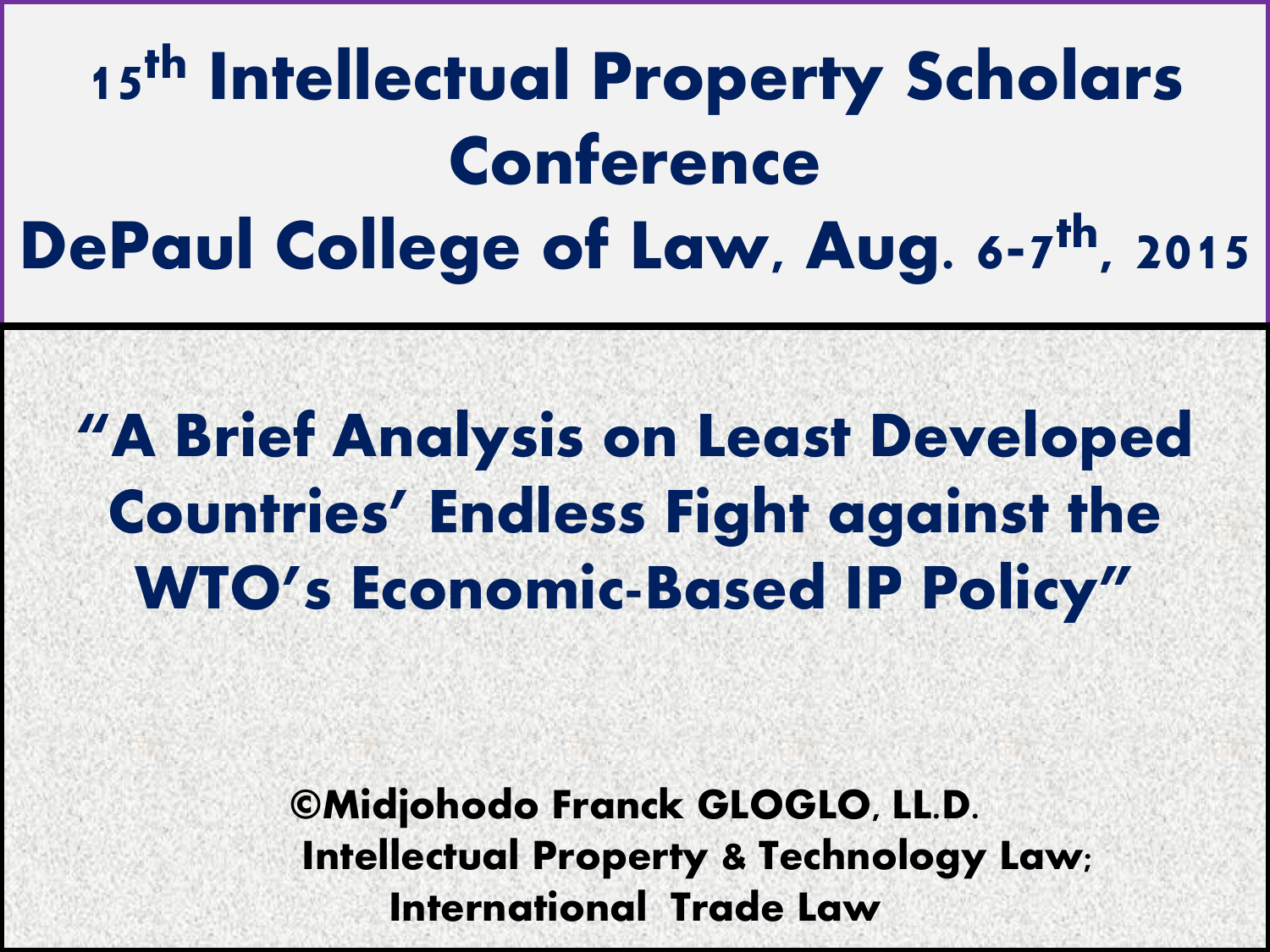A Brief Analysis on Least Developed Countries' Endless Fight against the WTO's Economic-Based IP Policy

Introduction on the WTO's IP Policy 1.The Incentive-rationale of Intellectual Property Rights

2. The Consistent Complaint of LDCs over the Economic-based IPRs Policy

Conclusive remarks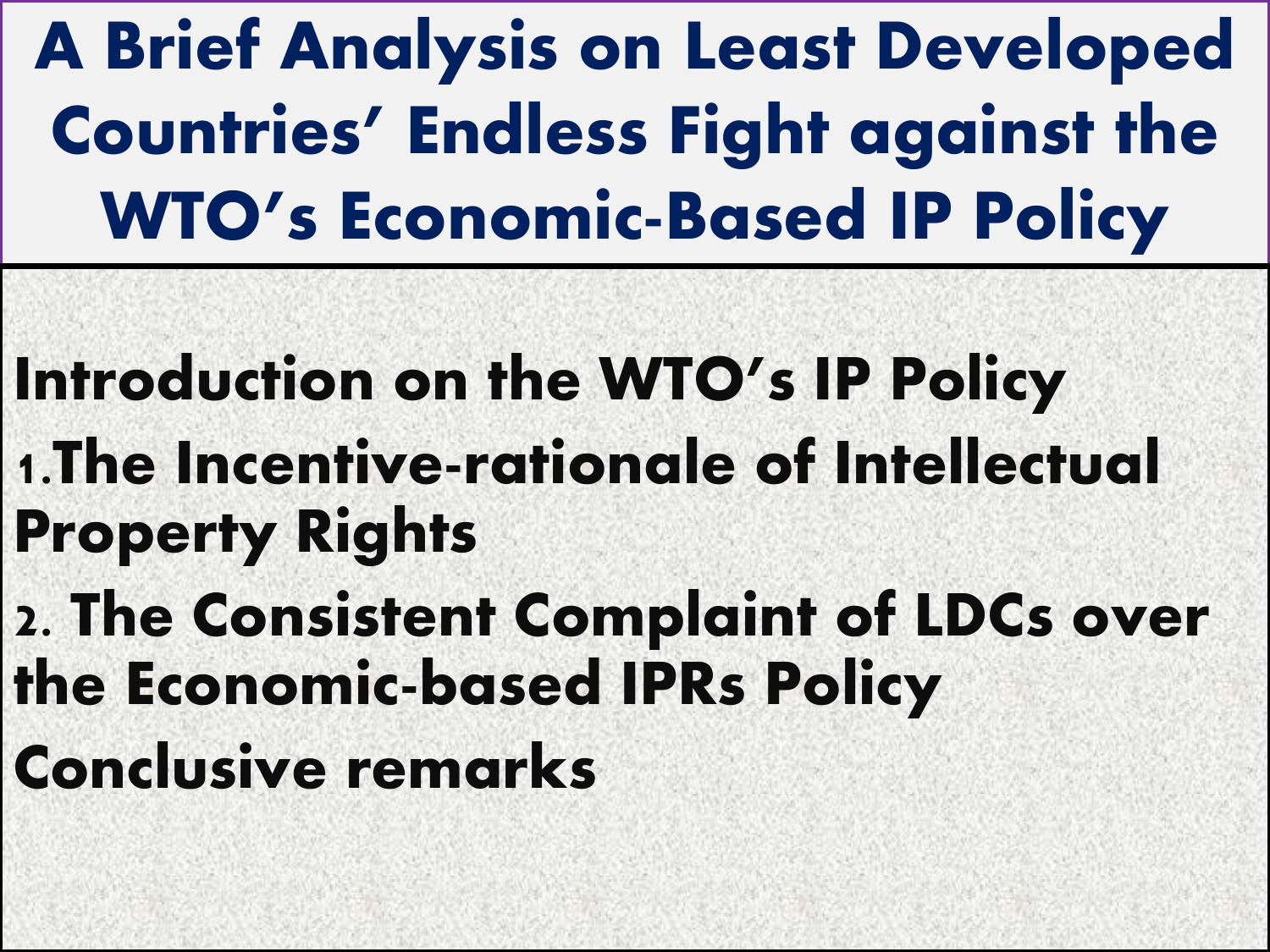#### Introduction: the WTO IP Policy

- 161 Member States including 34 of the 49 United Nations' LDCs;
- The WTO law is a single undertaking  $\Leftrightarrow$  "Nothing is agreed until everything is agreed" Principles, pars. 47- 52;
- The WTO law stands for Free Trade to Attract and Flow Businesses within its Members territories.

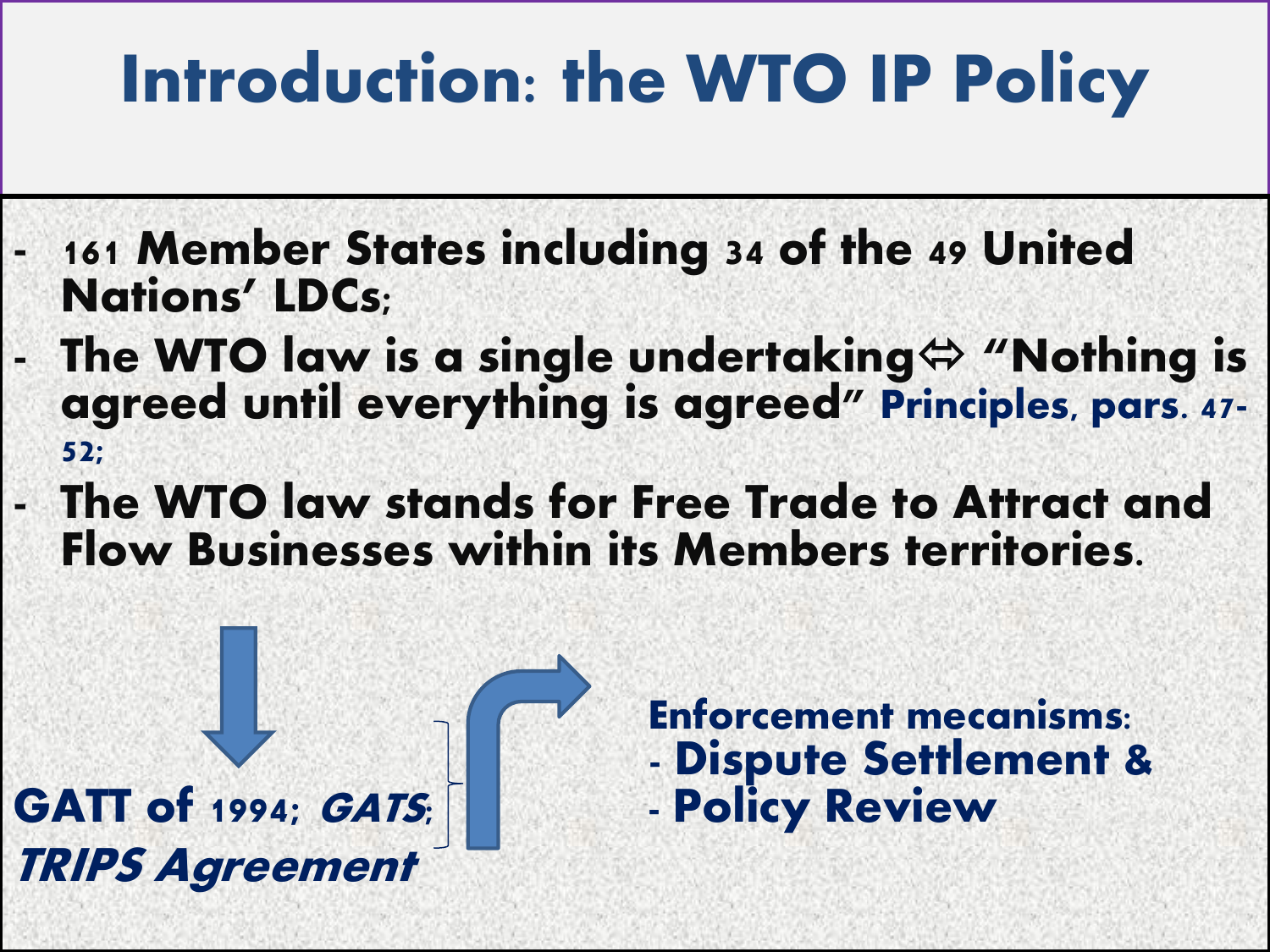#### WTO's IP Policy

- Policy review: Governments have to inform the WTO and fellow-members of specific measures, policies or laws through regular "notifications"; and the WTO conducts regular reviews of individual countries' trade policies — the trade policy reviews;
- Disptes Settlement: Up-to-date, 34 disputes have arisen from the applicability of the TRIPS Agreement at domestic level.

The creation of the WTO has integrated Int'l Economic standards of IP into the Developing and LDCs' domestic legal systems, but these WTO's Members have not really accepted or completely digested the new rules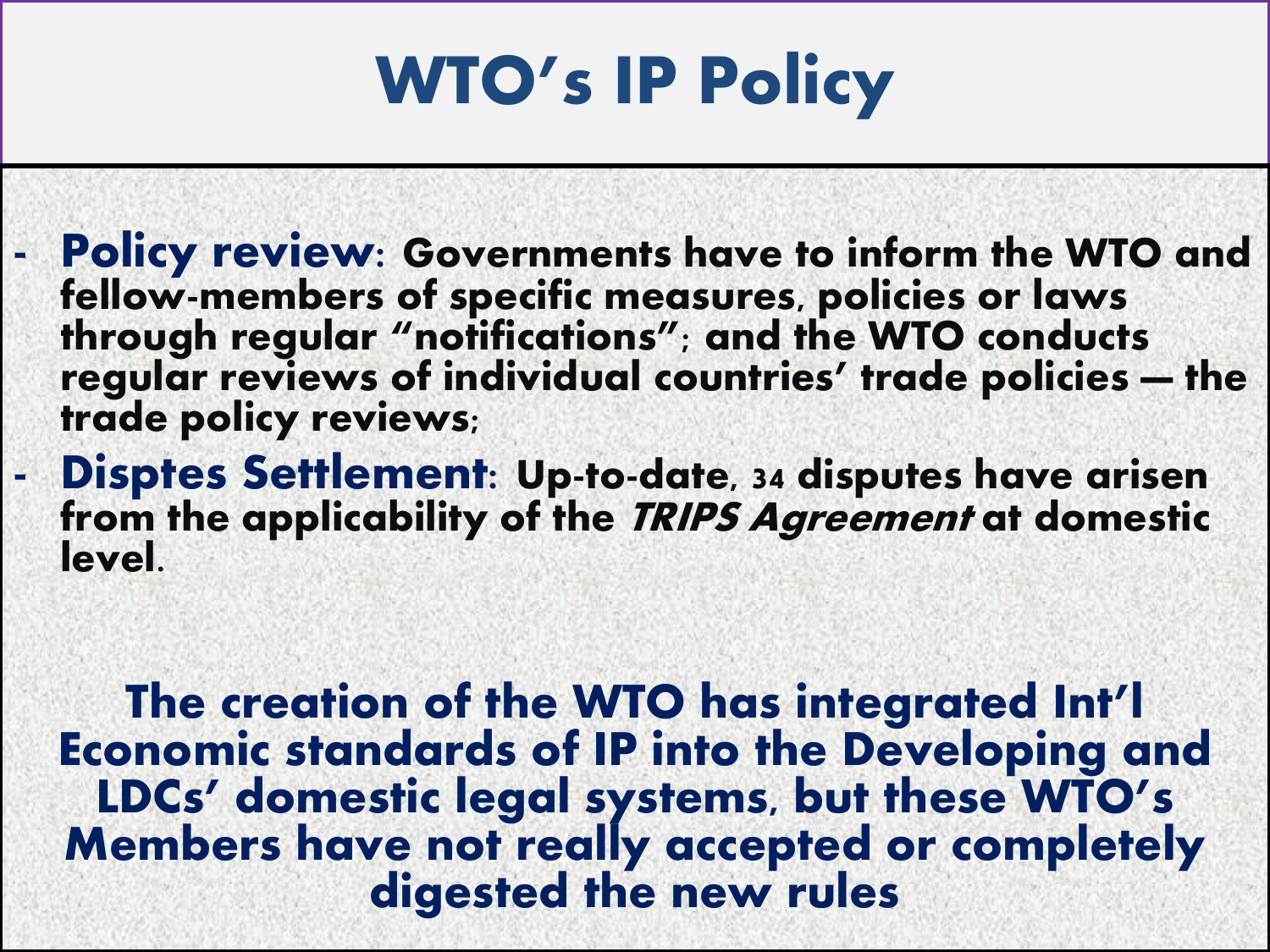- IPRs Determine Locations of R&D Activities: High level of patent applications worldwide:
	- $-194,400$  PCT applications were filed in 2012  $\Leftrightarrow$  increase of 6.6% on 2011
	- **-** 205300 PCT applications in 2013, with China accounting 29%
	- 214500 applications in 2014 $\Leftrightarrow$  1st USA, 2<sup>nd</sup> Japan, 3<sup>rd</sup> China, 4<sup>th</sup> Germany, 5th Republic of Korea
- At the forefront : USA, Germany, Japan, and China is consistently jumping to a leading position
- Drop: Mexico (-15.6%), India (-9.2%), South Africa (-5.3%) and the Russian Federation (-4%)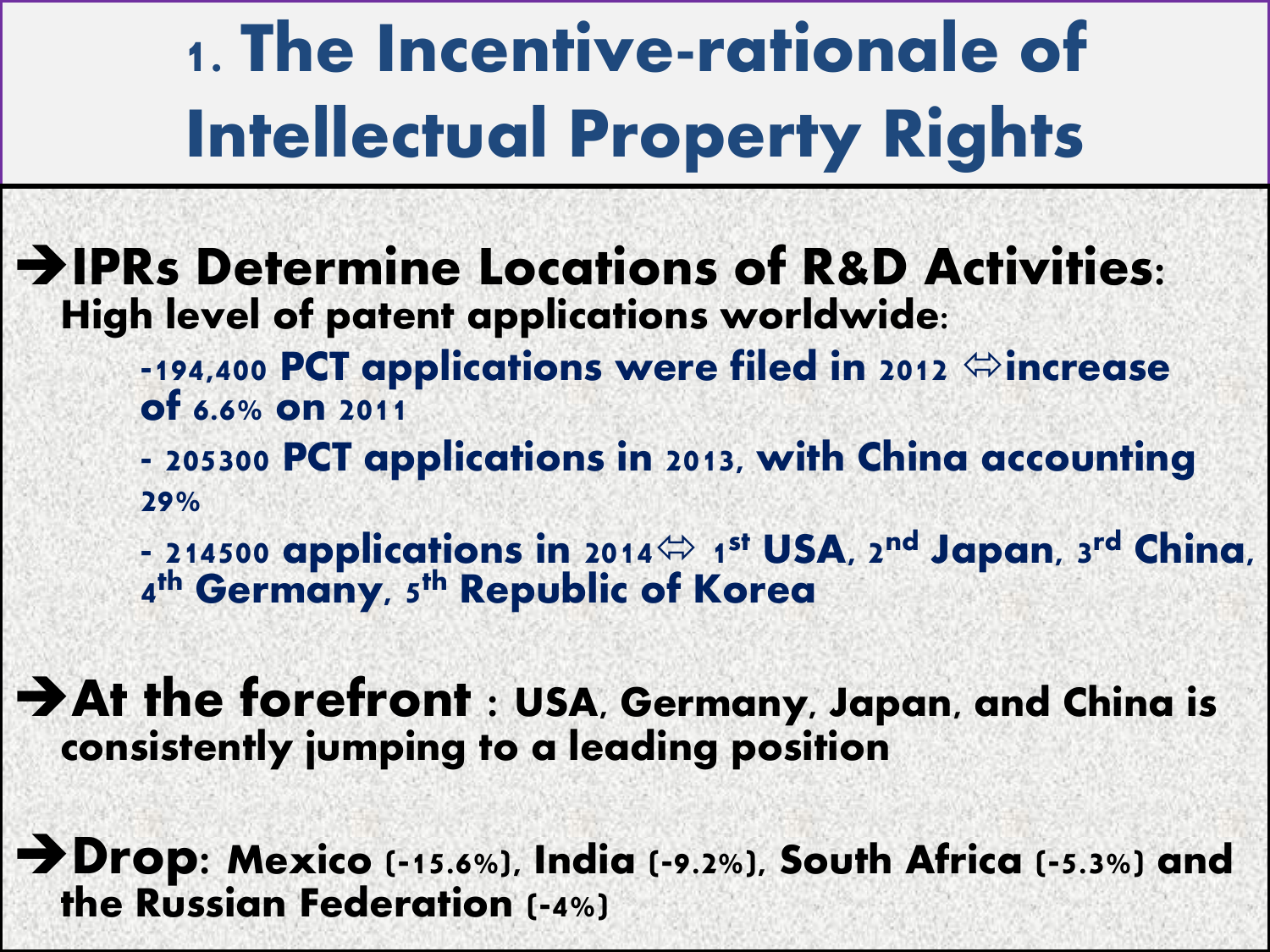#### **In the USA:**

Trade Statistics do not convey the importance of IPintensive products to the U.S. economy, though it is well known that U.S. electronics companies like Apple tend to capture a significant portion of the value added in their global supply chain from products like the iPod and iPhone, two products that are assembled offshore **Exports of IP-intensive service-providing industries amounted for about \$90 billion in 2007, accounting for approximately 19% of total U.S. private services exports.**

**Economics and Statistics Administration and USPTO, Intellectual Property and the U.S. Economy: Industries in Focus (2012)**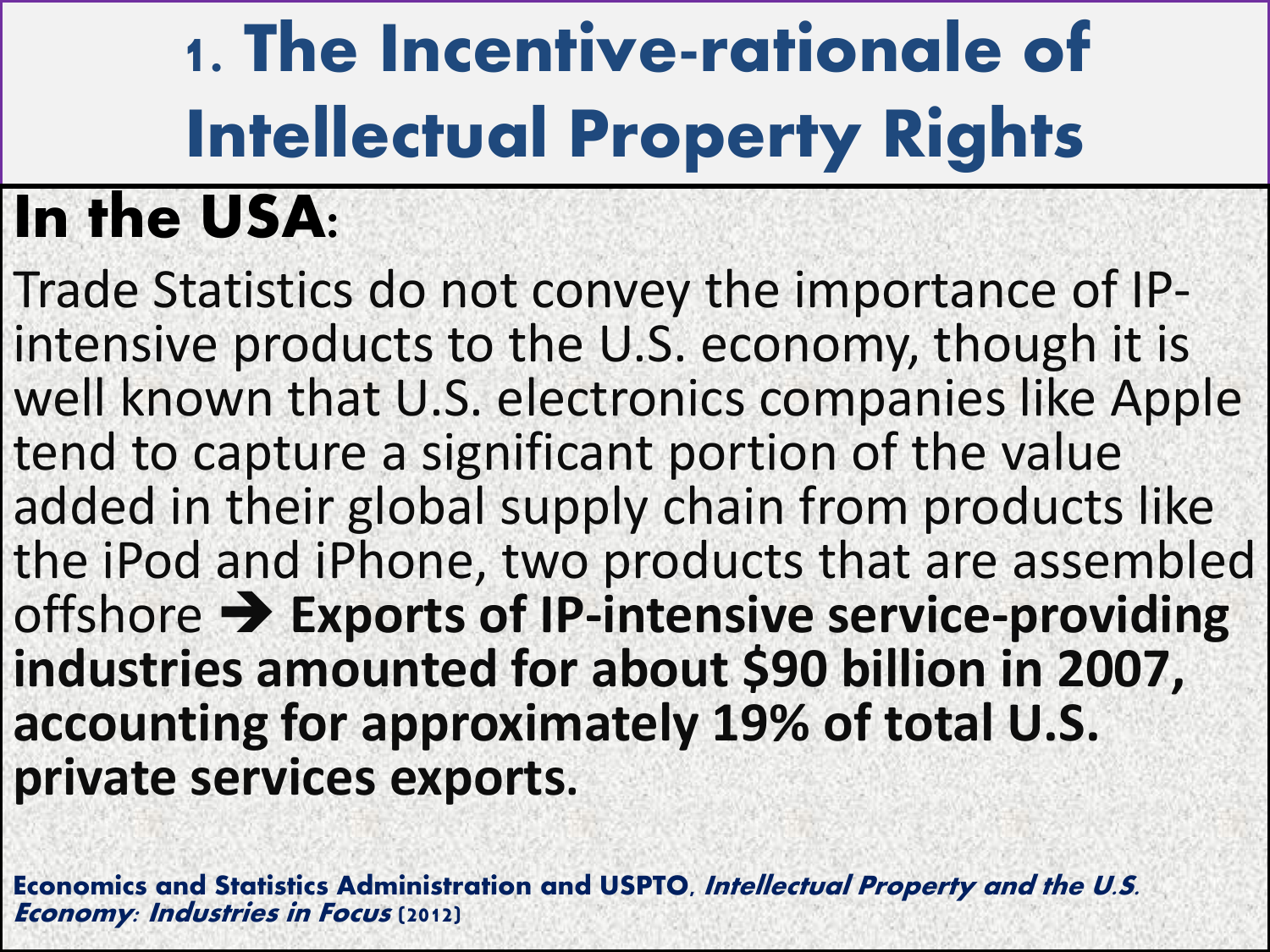**The United States** does not have a full picture of how, and under what circumstances, small businesses are using the patent system, whether domestically or internationally. The USPTO has recorded huge increases in the numbers of patent applications being filed at the Office, a trend that reflects both the increasing innovativeness of society and also the value of intellectual property protection in a global economy more and more defined by the production of intangible assets. In an increasingly global economy, internationalization strategies can be effective mechanisms to access markets, serve unmet demands, and grow small companies, thereby increasing manufacturing, production... Various ways of entering non-domestic markets—such as licensing, franchising, exporting, and foreign direct investment—have been shown to be related to the growth and successful performance of small companies

**USPTO, International Patent Protections For Small Businesses, Report to Congress, jan 2012**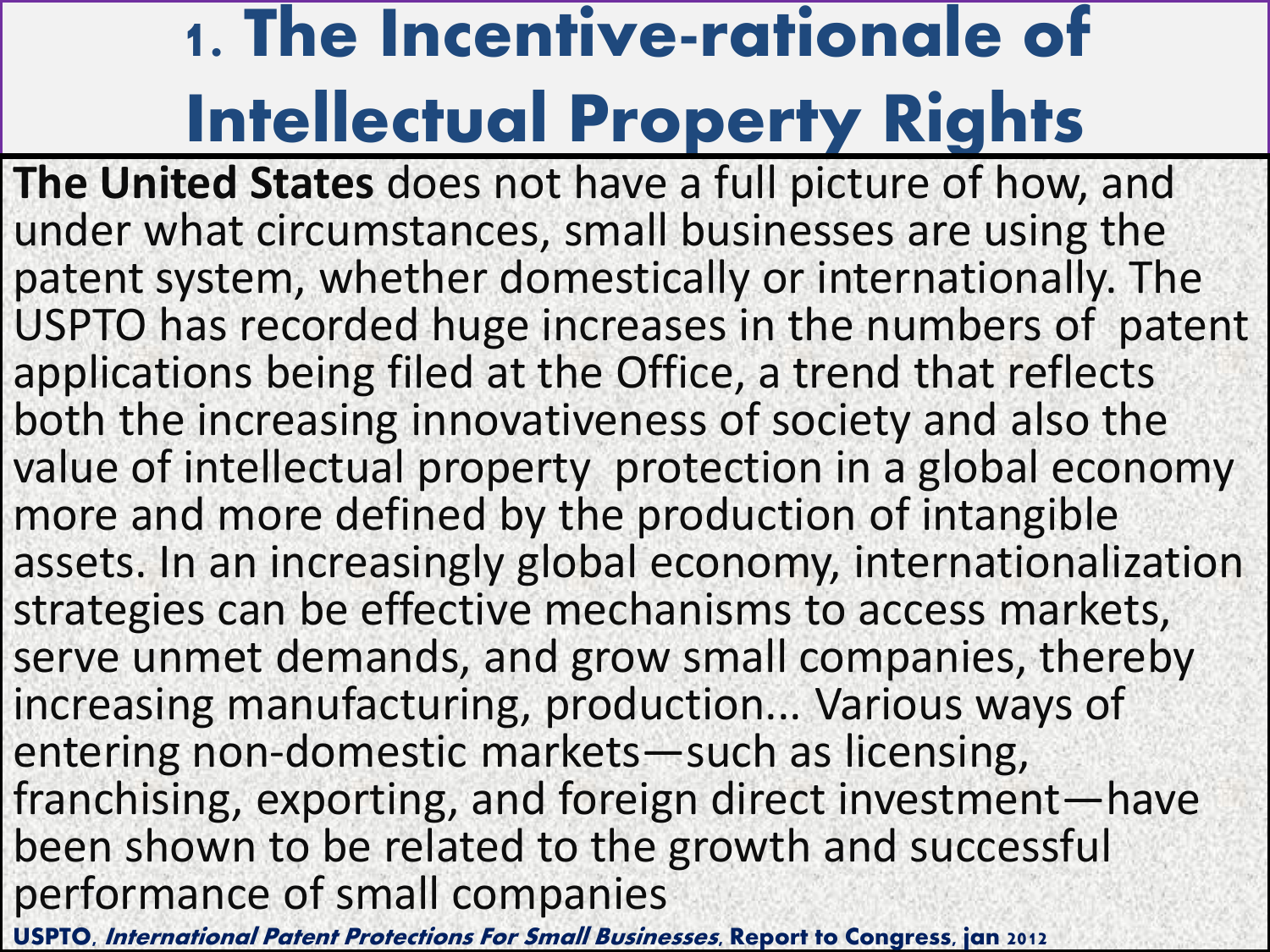#### **In many developing countries**

• "China's SIPO has jumped from a position of relative obscurity to number three in the world in the number of utility patent applications received each year, and that number is climbing"

Margo A. Bagley, "The New Invention Creation Activity Boundary in Patent Law" (2009) 51:2 William & Mary Law Review 577 at p 583

> In the bio and nano-technologies, information and communication technologies, and environment related technologies sector, China is overranking the twenty-eight European Union Members'achievements altogether

OECD, OECD Science, Technology and Industry Outlook 2014, OECD Publishing, Paris, 2014 at p 294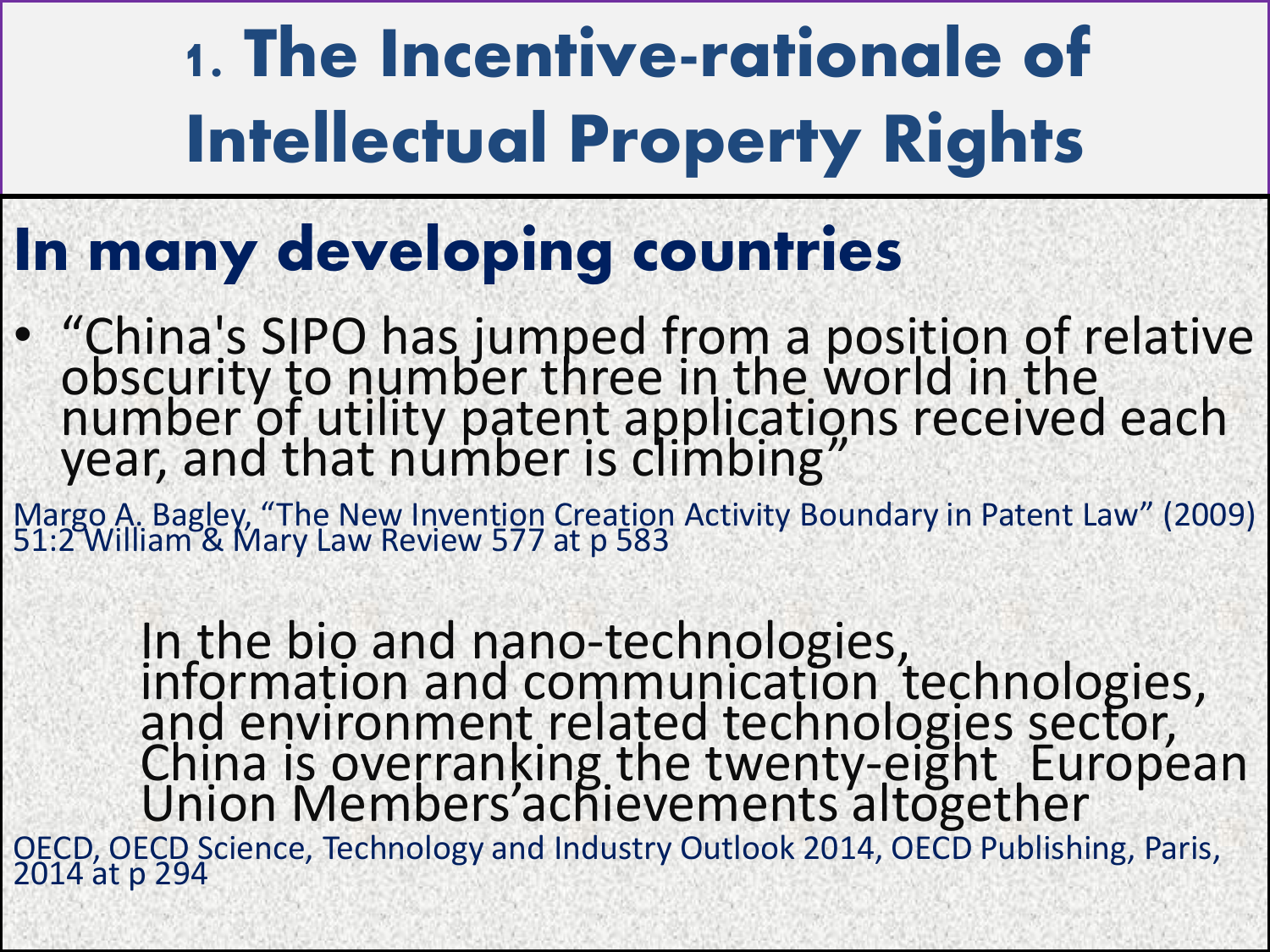- **Jordan**: Jordan's pharmaceutical industry by shifting from generic manufacturing to a biomedical innovation policy⇔ Six out of the twelve Jordanian pharmaceutical companies now own patents, several of which are potential blockbusters. In just five years following the reform of Jordan's patent legislation in 2000, the Jordan Pharmaceutical Manufacturing Company (JPM) alone, for example, built a portfolio of 30 patents, which is estimated to be worth some US\$200 millions. This is a striking development given that, until recently, these companies made little or no use of the patent system. Roya Ghafele and Antony Taubman, "INDONESIA AND JORDAN: Capturing the Benefits
- $\cdots$   $\cdots$   $\cdots$   $\cdots$   $\cdots$   $\cdots$   $\cdots$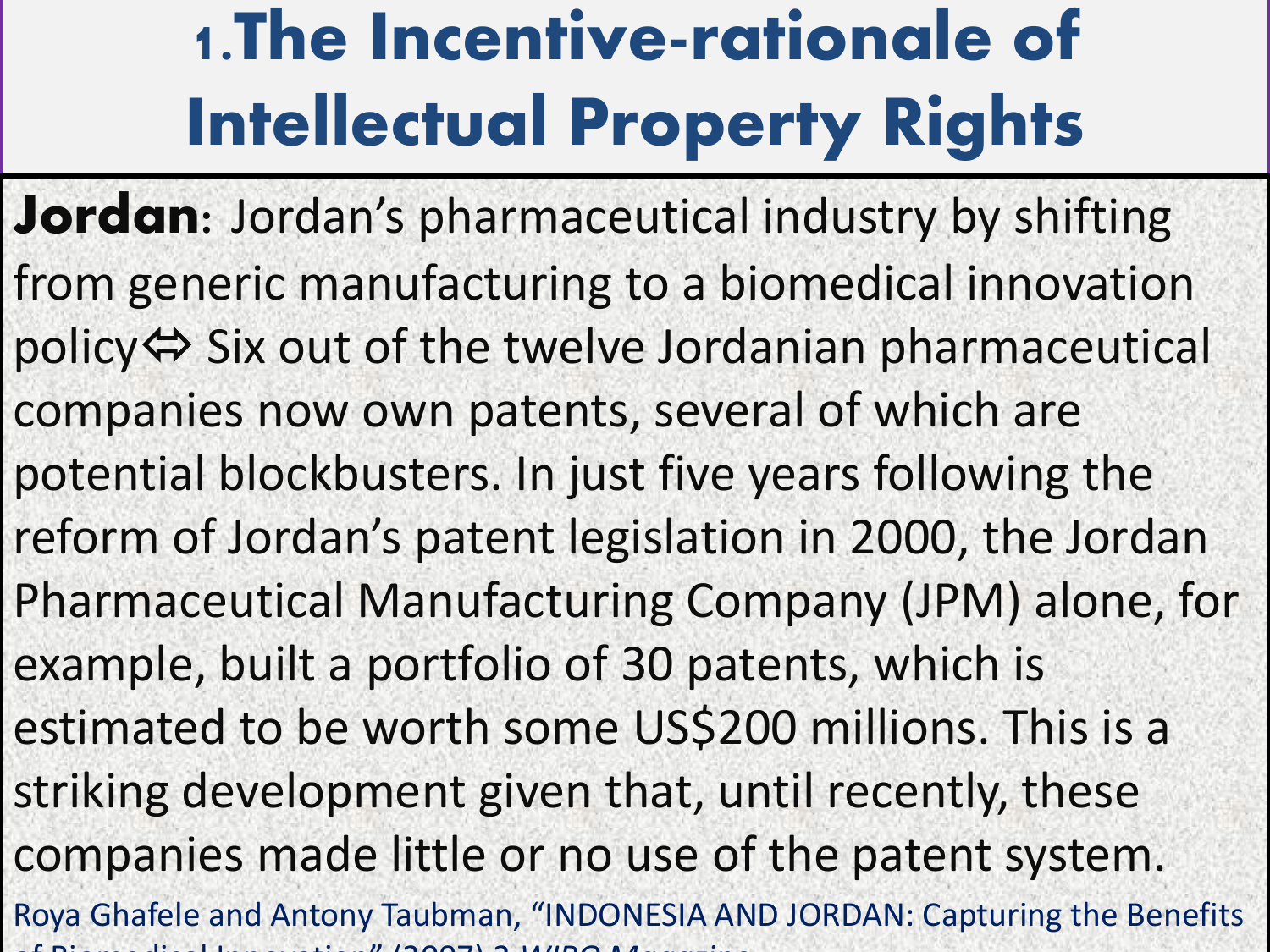#### • In India

the TRIPS, by insisting on a shift to product patents from process patents for all manufactured products, shifts the compensation for innovation creation, from second innovators to first innovators. […], this means that firms will now be motivated to invest in the creation of innovation and become first innovators. […]. According to a recent report, there are currently about 23,000 manufacturing units in the Indian pharmaceutical industry (Gross and Patel, 2002).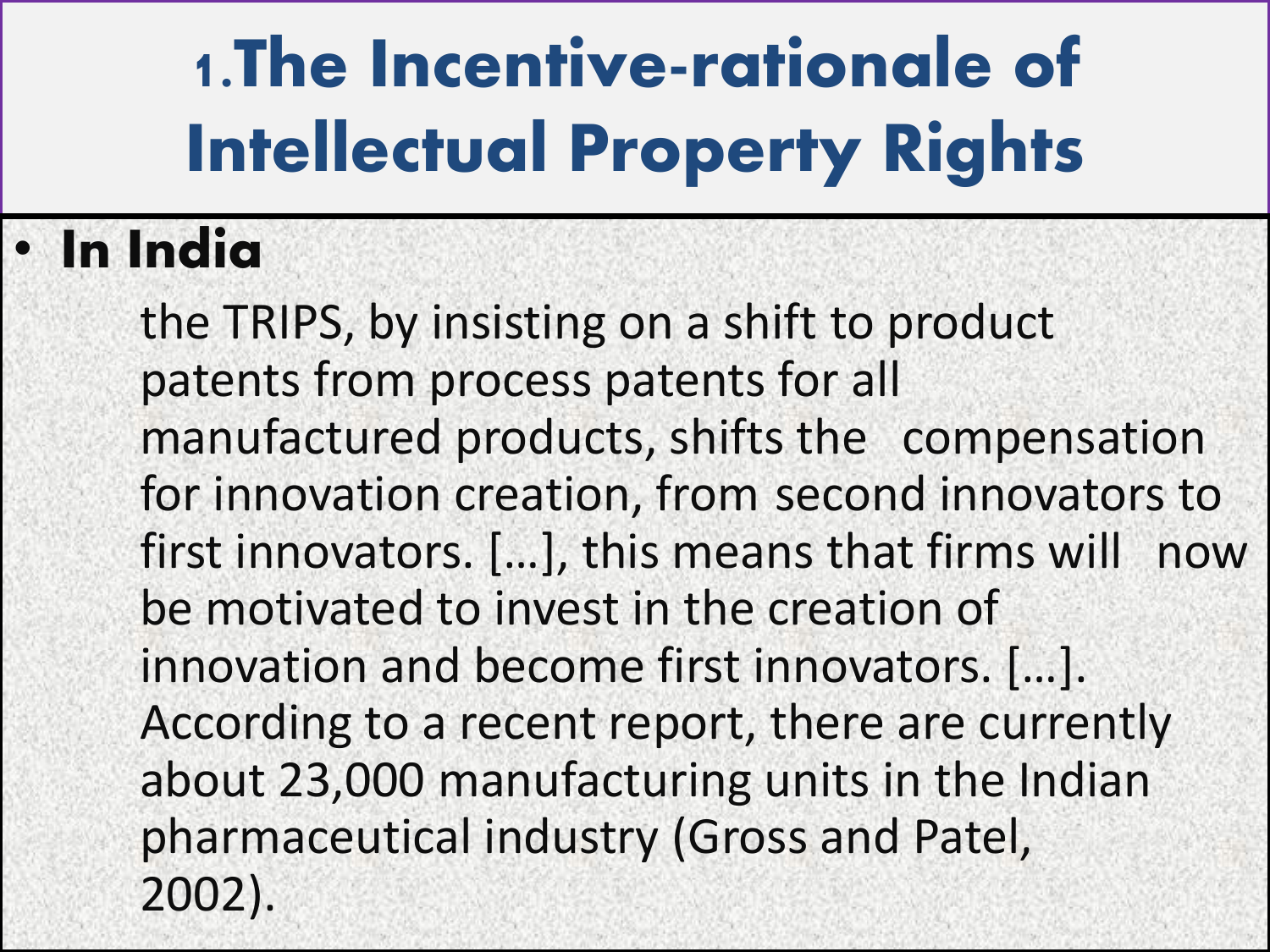#### The "prospect of monopolistic returns deriving from the exclusivity in the production and commercialisation of patented products induces firms to be pioneers in the market and invent better technologies and new products"

Claudia Desogus, Competition and Innovation in the EU Regulation of Pharmaceuticals: The Parallel Trade, Cambridge, Intersentia, 2011 at p 83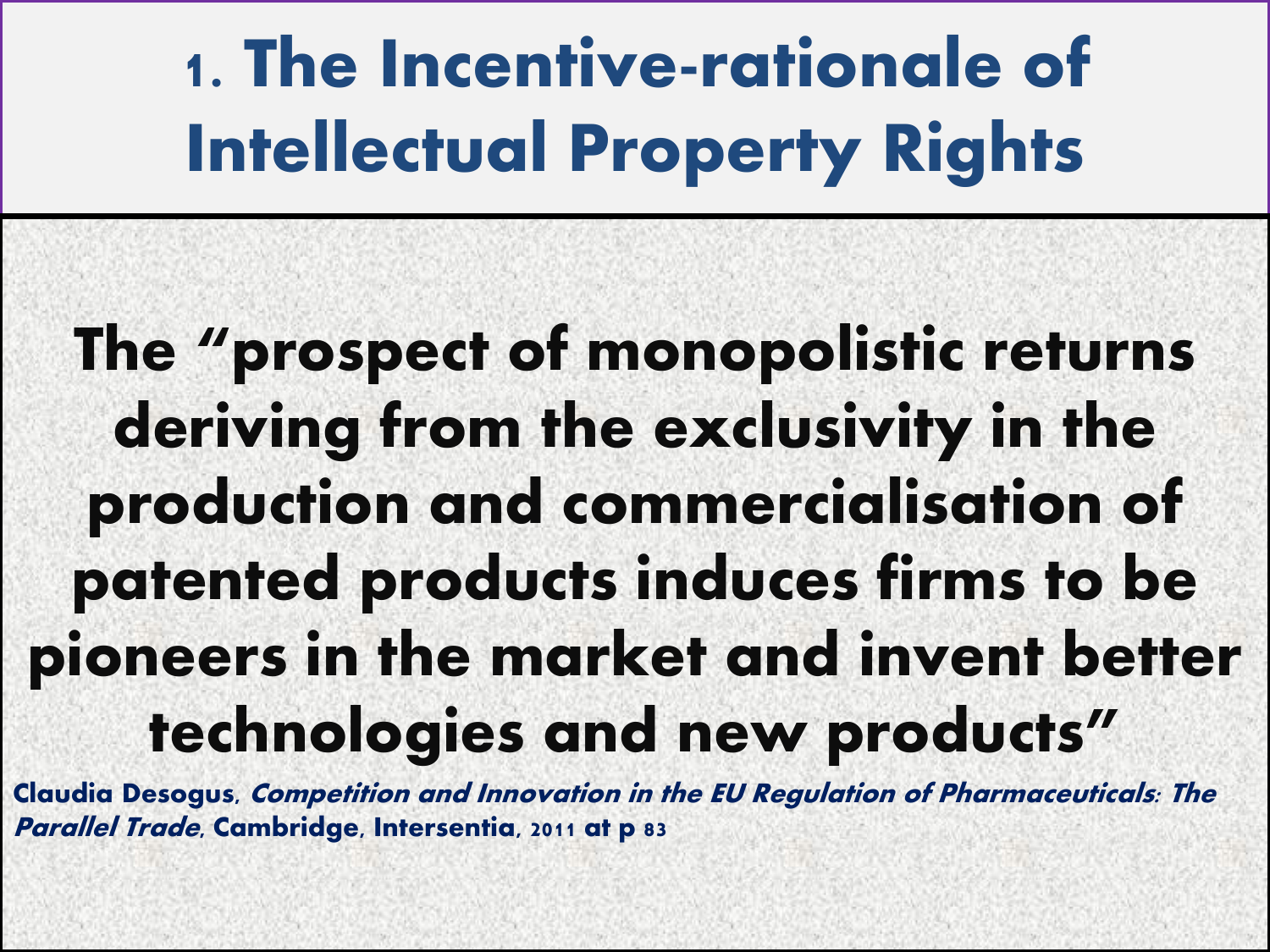- IPRs issue has been a subject of criticisms from the Developing and LDCs regrouped under G77, since the Uruguay Round (1986-1994) of the GATT of 1947.
- "For Developing countries [and especially the LDCs], a second battle began after the TRIPS negotiations"

Carolyn Deere, The Implementation Game: The TRIPS Agreement and the Global Politics of Intellectual Property Reform in Developing Countries, Oxford, Oxford University Press, 2009 at p 1.

#### The TRIPS Agreement has become the battle subject after its negotiation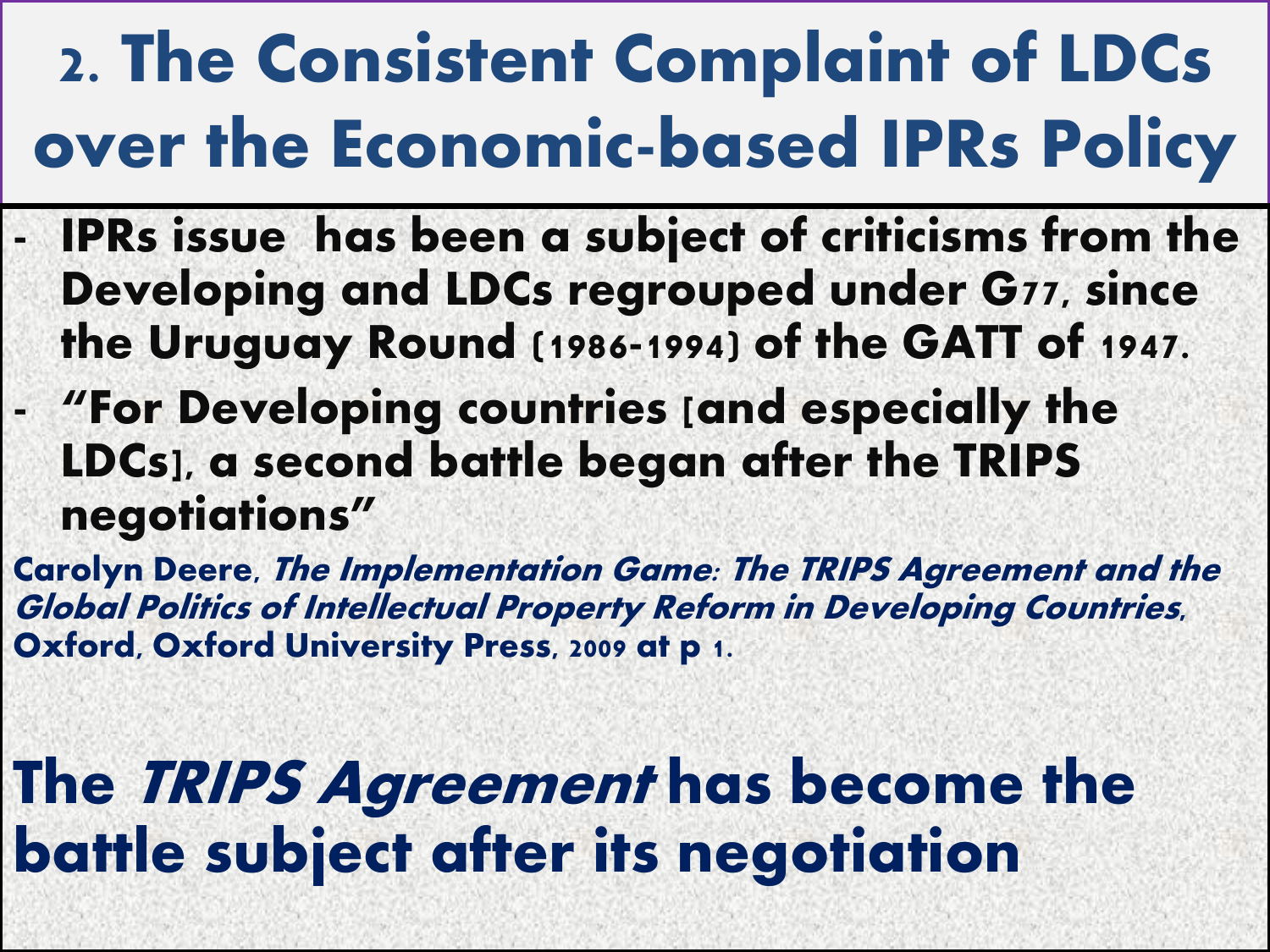#### Since the TRIPS Agreement was integrated into the WTO Law in1995, there has been consistent Requests from LDCs for transitional period:

In the beginning: 10 years from the date of application  $\Leftrightarrow$  end 2016

 $\rightarrow$  June 11th 2013, considering a Request made in 2012 by Haiti, on behalf of LDC : Council for Trade-Related Aspects of Intellectual Property Rights, *Extension of the Transition Period Under Article 66.1 for Least Developed Country Members, Document n*° *IP/C/64* **end 2021** 

**Resolution A/HRC/23/L.10/Rev.1 of 11 June 2013 adopted by the UN Human Rights Council on Access to Medicines in the context of the right of everyone to enjoy the highest attainable standard of physical and mental health urges States to promote access to medicines for all, including through the use, to the full, of the provisions of the Agreement on Trade-Related Aspects of Intellectual Property Rights which provides flexibility for that purpose**

 $\rightarrow$  February 23<sup>rd</sup> 2015, Bangladesh, on behalf of the LDC Group, submitted a Request for an Extension of the Transitional Period Under Article 66.1 of the *TRIPS Agreement* for Least Developed Country Members with Respect to Pharmaceutical Products and for Waivers from the Obligation of Articles 70.8 and 70.9 of the *TRIPS Agreement,* Document n° IP/C/W/605 **till 2030**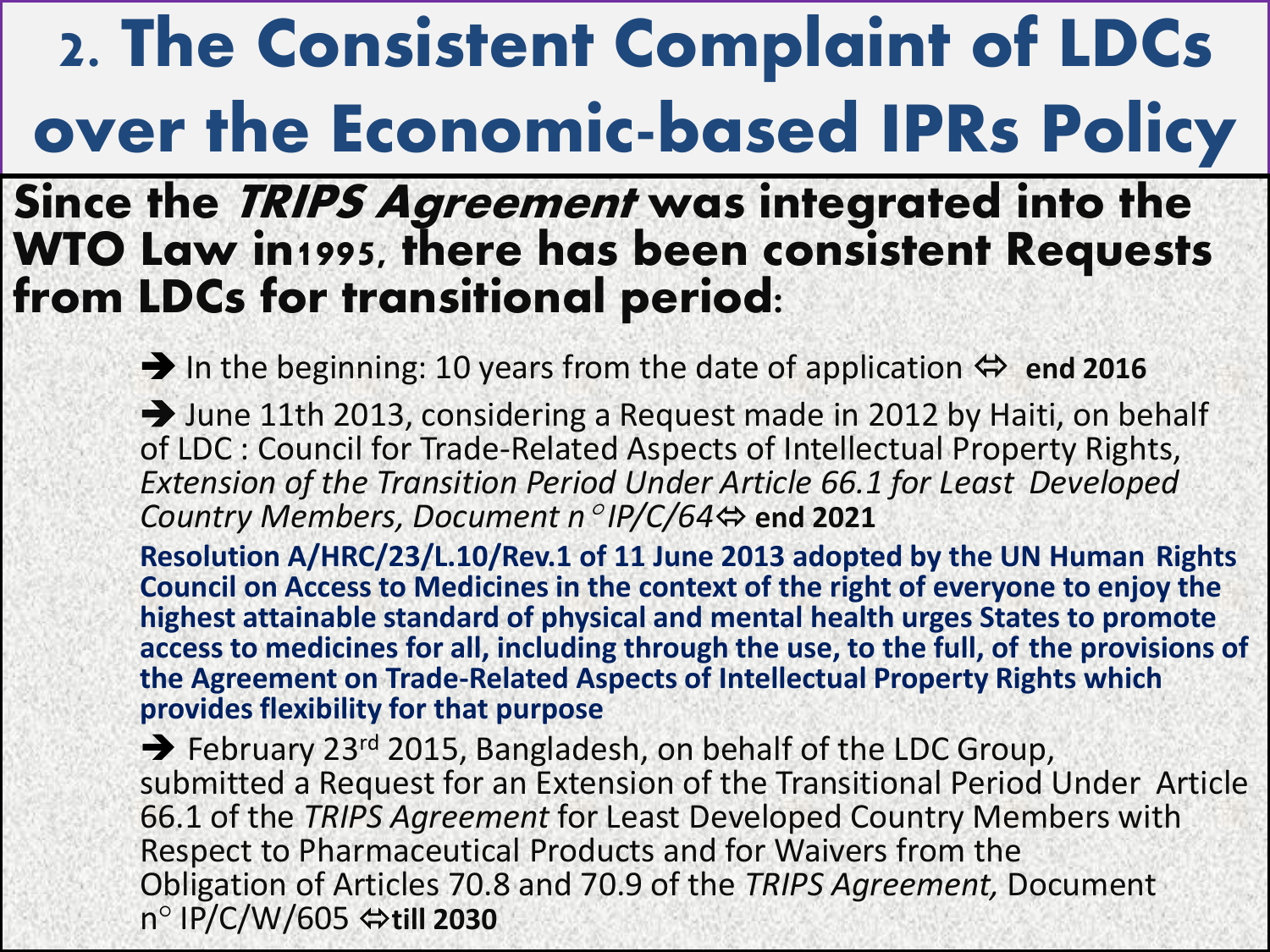#### Jul. 2009 at a WIPO forum:

LDCs Reaffirmed Commitment to Integrate IP Policy in their National Development Strategies… " Access to technological information, and acquiring the human capital to use it, was key to realizing the creative potential of LDCs, and to speeding their integration into the global knowledge economy" Dr. Francis Gurry, D.-G. WIPO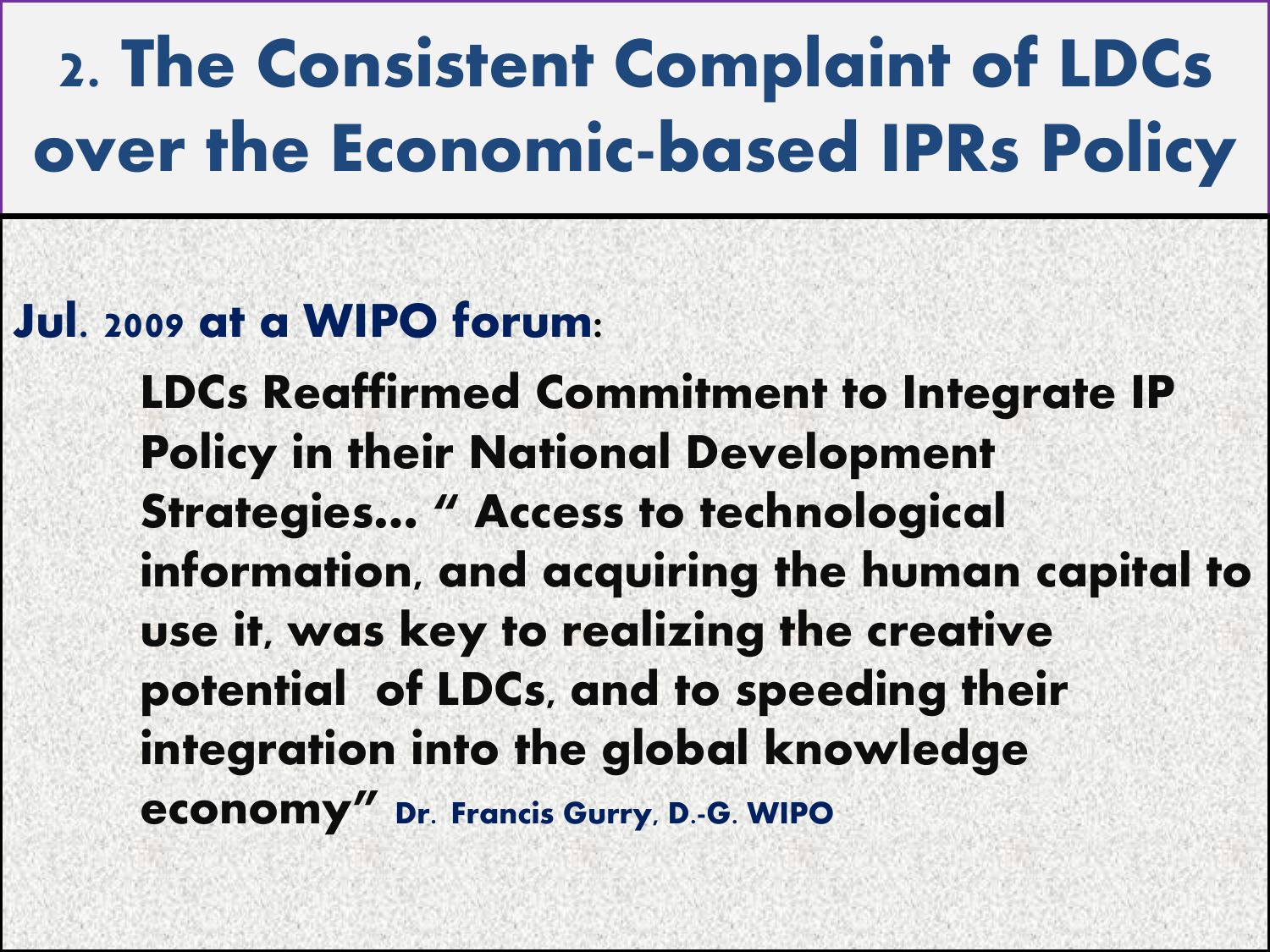#### **Many of the LDCs have built a domestic IP Policy after the 2000s, with regard to the Int'l standards of the TRIPS**

- **-** The 17 OAPI Member States,
- **-** The 18 ARIPO Member States,
- **-** Bangladesh, Cambodia, Nepal, Vanuatu

**-** The Republic of Benin decreed in March 2008 a national fund to support cultural creations with 1billion francs CFA $\Leftrightarrow$  2millions \$US a year : Decret n° 2008-112 of March 12th 2008 aiming to approve the "Statuts du Fonds d'Aide à la Culture (FAC)".

**LDCs' position "is often distorted by exaggeration and, sometimes, by pure diplomatic gestures. It has become increasingly difficult to distinguish genuine trade issue from propaganda and purely ideological stances" Richard E. Mshomba,** *Africa and the World Trade Organization***, Cambridge, Cambridge University Press, 2009 at p 4**